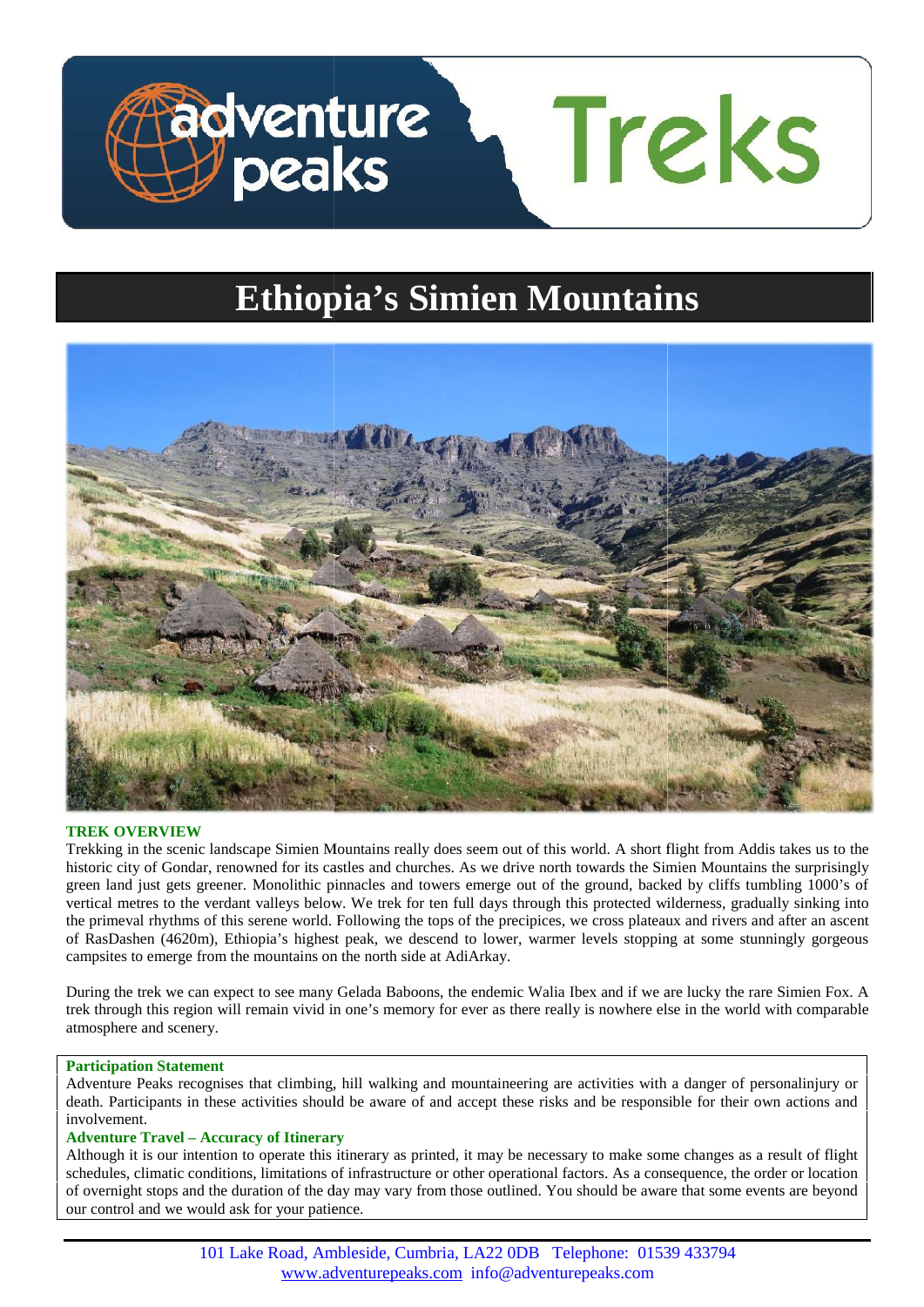# **PREVIOUS EXPERIENCE/FITNESS**

If you are used to regular multi day hill walking you will have the right level of fitness to fully enjoy your time on this trek. Previous walking experience is recommended and will help you get the most out of this trip. Non hill walkers must come with a high degree of fitness and stamina. Most days involve 5 - 8 hours walking plus plenty of rest stops, and a lot of the time you are walking at over 3000m.



## **GROUP AND LEADERS**

A fully qualified UK leader will accompany all groups of six or more passengers. He/she will be assisted by an experienced local leader. Smaller or private groups will be led by an English speaking local guide. This trip is exclusive to Adventure Peaks.

## **WEATHER**

Ethiopia experiences one wet season each year which runs from June to September. However the rains don't always from start and stop exactly 'when they should'! Travelling after the wet season you can expect lush green vegetation and terraces full of crops. Towards the end of the dry season it will be dry and dusty and the rivers will be low or dry. Temperatures on the majority of trek will be around  $15^{\circ}$ C to  $20^{\circ}$ C during the day, but hotter on the last few days when we descend to lower altitudes. At night it can easily drop below freezing. Walkers should realize however that weather in the high mountains is unpredictable and should be prepared for this. wet season you can expect lush green vegetation and<br>aces full of crops. Towards the end of the dry season it<br>be dry and dusty and the rivers will be low or dry.<br>peratures on the majority of trek will be around  $15^{\circ}$ C<br>

# **WHAT TO CARRY**

This trek is fully supported by a team of ponies which will transport your main baggage. You will only need to carry a light daypack at the very most. A 35l rucksack is a useful size to comfortably fit in essential items such as water bottle, camera, wet-weather gear and extra layers etc. This trek is fully supported by a team of ponies which will transport your main baggage. You will only need to carry a light daypack at the very most. A 351 rucksack is a useful size to comfortably fit in essential items s

## **CATERING ARRANGEMENTS**

or a hot meal will be served.

Our cooks pride themselves on their cooking, and ensure all food on the trek is freshly prepared using local ingredients and there is plenty for everyone. Injura is flat 'sourdough' bread made from Tef, a tiny grain grown in 'sourdough' bread made from Tef, a tiny grain grown in<br>the highlands. Injura is used to eat Wat, a spicy stew of whatever ingredients are handy at the time. Western dishes whatever ingredients are handy at the time. Western dishes will also be served. A typical menu on this trip would be: **Breakfast**: A 'western' breakfast offering porridge, **Breakfast**: A 'western' breakfast offering porridge, cereals, toast, eggs, tea, coffee, hot chocolate and hot milk. **Lunch:** On trek either a pack lunch will be prepared for

you and given to you to carry with you in your back pack,

**Dinner:** A hot meal is served every night consisting of soup, traditional and western main course with plenty of fresh vegetables and a desert.

## **ACCOMMODATION**

In Addis and Gondar we use good clean 3\* hotels, within walking distance of the town centres. On trek you will be in two-person tents. Toilet tents, and/or 'long drop' loos, are provided at camps. Warm washing water will be supplied.

# **LANGUAGE AND TIME**

**Language:**There are more than 70 languages in Ethiopia, the main one being Amharic in this area. However English<br>is widely spoken. is widely spoken.

**Time:** GMT+3 hours.No daylight saving time at present.

## **HEALTH**

All our UK leaders hold first aid certificates and carry a fully equipped first aid kit for medical emergencies. However you should bring your own supplies of plasters, blister prevention pads (Compeed), Paracetamol etc. and Time: GMT+3 hours.No daylight saving time at present.<br> **HEALTH**<br>
All our UK leaders hold first aid certificates and carry a<br>
fully equipped first aid kit for medical emergencies.<br>
However you should bring your own supplies immunisations for this trip. The following vaccinations are immunisations for this trip. The following vaccinations are usually recommended: Hepatitis A, Tetanus, Polio, and Typhoid. Other possible vaccines are Rabies, Meningitis Yellow Fever and Diphtheria, and possibly a malaria prophylaxis; but please consult your GP for professional advice. You can also refer to: www.fitfortravel.scot.nhs.uk for information. Tap or stream water should never be drunk without first sterilizing with chlorine dioxide tablets or by boiling. Typhoid. Other possible vaccines are Rabies, Meningitis<br>Yellow Fever and Diphtheria, and possibly a malaria<br>prophylaxis; but please consult your GP for professional<br>advice. You can also refer to: <u>www.fitfortravel.scot.nhs</u> Amharic in this area. However English<br>rs.No daylight saving time at present.<br>In the set and carry as the set and carry as<br>the set and kit for medical emergencies.<br>In the set and kit for medical emergencies.<br>In this trip. T

## **INSURANCE**

Insurance which covers mountain rescue, evacuation and medical expenses is **essential**. There are no official mountain rescue services in Ethiopia and any evacuation in the event of a serious medical emergency to the nearest hospital is likely to be by land rather than helicopter. We will require a copy of your insurance prior to departure. Please also ensure your insurance covers you for walking above 4000m (some will exclude this option). will require a copy of your insurance prior to de<br>Please also ensure your insurance covers you for<br>above 4000m (some will exclude this option).

## **ALTITUDE**

If you are new to altitude you may have concerns about the effects. Don't worry because our itineraries allow sufficient time to acclimatise, and altitude rarely causes sufficient time to acclimatise, and altitude rarely causes anyone any problems on this trip. The best way to avoid such symptoms is to walk at a gentle steady pace and drink plenty of fluid.

#### **USEFUL TIPS USEFUL TIPS**

Just in case your main luggage goes missing en route, it is a good idea to wear your boots on the plane. Most other things can be replaced but comfortable, well worn-in boots cannot.Pack important items in strong plastic bags. Just in case your main luggage goes missing en route, it is<br>
a good idea to wear your boots on the plane. Most other<br>
things can be replaced but comfortable, well worn-in boots<br>
cannot.Pack important items in strong plasti

## **EQUIPMENT**

A detailed equipment list is provided on booking but clothes for the higher parts of the trek is all that is required. Sleeping mattresses are provided on trek, but we still recommend that you bring your own insulated mattress for extra comfort. For equipment purchases Adventure Peaks offers a 15% discount off the RRP from their shop in Ambleside or online. clothes for the higher parts of the trek is all that<br>required. Sleeping mattresses are provided on trek, but<br>still recommend that you bring your own insulat<br>mattress for extra comfort. For equipment purchas

101 Lake Road, Ambleside, Cumbria, LA22 0DB Telephone: 01539 433794 www.adventurepeaks.com info@adventurepeaks.com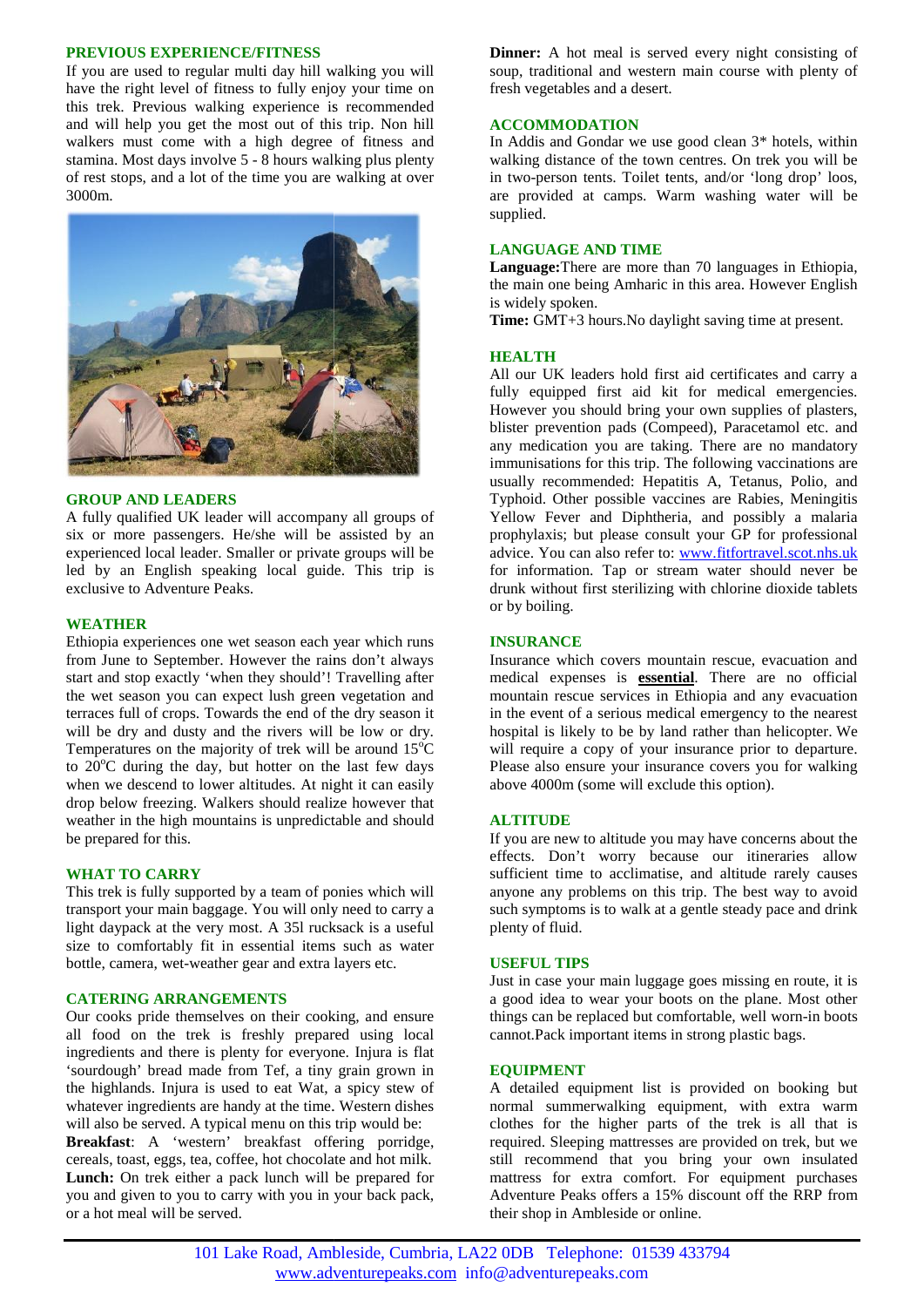# **BAGGAGE**

For your own comfort travel light. Normally airlines restrict baggage to 20kg and on trek the weight for ponies should be kept to 15kg, (you will be wearing boots and one set of trekking clothes). Some items can be left at the hotel in Gondar for your return.



# **VISAS AND PERMITS VISAS**

Visas for entry into Ethiopia are required by all nationalities (except Kenya and Djibouti). Information, prices and application forms can be found on the website below.Visas can be obtained on arrival but to avoid queues we prefer that you obtain yours in advance. Ethiopia are required by all<br>hya and Djibouti). Information,<br>ms can be found on the website<br>ed on arrival but to avoid queues<br>yours in advance.

www.ethioembassy.org.uk/consular\_services/visa.htm

# **LOCAL COSTS LOCAL COSTS**

All accommodation and most meals are included; please see the itinerary page for full details. Additional costs



would include any drinks or snacks outside of mealtimes, tips for local staff and personal spending.

## **CURRENCY**

The currency in Ethiopia is the Birr (ETB). ATMs are **not** commonplace in Ethiopia. Change bureaux are available in the arrivals hall at Addis Ababa airport and in Addis and Gondar. Birr cannot also be obtained in advance in the UK, or exported. We advise you NOT to rely on getting all your money from ATM's – take cash - Sterling, Euro or clean US\$, (Dollars must be dated after 2001). Please ensure you obtain a good supply of small denomination Birr notes.

# **TIPPING**

Tipping is very much an accepted part of life in Ethiopia. We generally tip our local trekking staff as a whole and would recommend around US\$80-100 per person. Tipping at meals and in hotels is also normal practice.

# **ADVENTURE PEAKS KITBAG**

All Adventure Peaks clients who reside in the UK will receive a **FREE** kitbag for any treks outside the UK. The bag will be posted to you approx. 3 weeks prior to your departure. If you have travelled with us before or reside outside the UK, we will send an alternative gift.

# **FLIGHTS AND JOINING ARRANGEMENTS**

Flights to and from Addis are NOT included as part of this holiday, but the Addis – Gondar – Addis flights are included. Adventure Peaks would be delighted to arrange your flights for you. The earlier you book, the better price we can obtain for flights. The cost of flights will be quoted to you separately and will vary with departure and booking date. There are a number of routes and airlines from the UK to Delhi to choose from. Our preferred airline is Ethiopian Airlines whose flights arrive in Addis early morning on Day 2. Our group transfer to the hotel will leave Addis airport at around 0800 to coincide with these flights. If you arrive at any other time you will need to take a taxi to the hotel.

#### **The rendezvous for this trip is the ARRIVALS HALL AT ADDIS AIRPORT at 0800 on the morning on Day 2, or the hotel in Addis if you arrive separately.** The rendezvous for this trip is the ARRIVALS HALL<br>AT ADDIS AIRPORT at 0800 on the morning on Day<br>2, or the hotel in Addis if you arrive separately.

Return flights can be booked for anytime on Day 15.Ethiopian Airlines flights leave just after midnight and get you back to the UK for breakfast. The group transfer to the airport will be timed to suit the Ethiopian Airlines flight. Return flights can be booked for<br>15.Ethiopian Airlines flights leave jus<br>get you back to the UK for breakfast. T<br>the airport will be timed to suit the

**PLEASE ENSURE YOU DO NOT PURCHASE YOUR INTERNATIONAL TRAVEL (FLIGHTS OR OTHER) UNTIL WE HAVE GUARANTEED YOUR TRIP IS RUNNING.**

# **EXTENSION**

**The Rock Hewn Churches of Lalibella**). *Price £595 per person (minimum 2 people)*